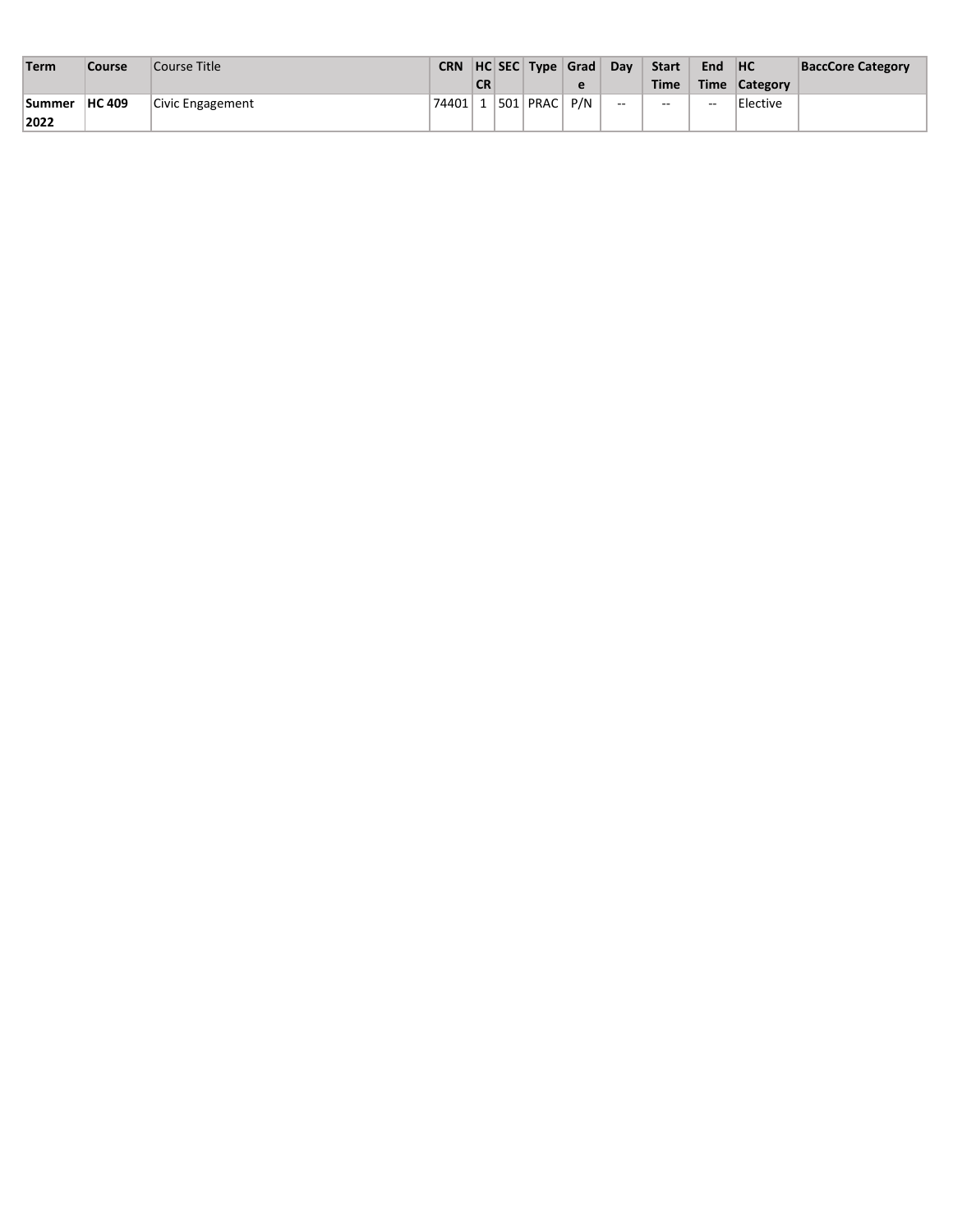| <b>Term</b>             | <b>Course</b> | Course Title                       |                |           |     | CRN $ HC $ SEC $ Type $ Grad |              | Day   | <b>Start</b> | End HC |               | <b>BaccCore Category</b> |
|-------------------------|---------------|------------------------------------|----------------|-----------|-----|------------------------------|--------------|-------|--------------|--------|---------------|--------------------------|
|                         |               |                                    |                | <b>CR</b> |     |                              | e            |       | <b>Time</b>  | Time   | Category      |                          |
| <b>Fall 2022 HC 407</b> |               | Psychology of Superheroes          | 19834          | 1         | 501 | <b>SEM</b>                   | P/N          | R     | 1200         | 1250   | Colloquia     |                          |
| Fall 2022  HC 409       |               | Civic Engagement                   | 16780          |           |     | $501$ PRAC $\overline{P/N}$  |              | $- -$ | --           | $- -$  | Elective      |                          |
| Fall 2022 HC 403        |               | Thesis Stage 4: Compose & Complete | 15329<br>15330 |           | 502 | 501   Thesi  <br>S           | $A-F$<br>P/N | $-$   | --           | $-$    | <b>Thesis</b> |                          |
| Fall 2022   HC 408      |               | Thesis Stage 1: Plan               | 18302          |           | 501 | <b>WS</b>                    | P/N          |       | 1500         | 1550   | <b>Thesis</b> |                          |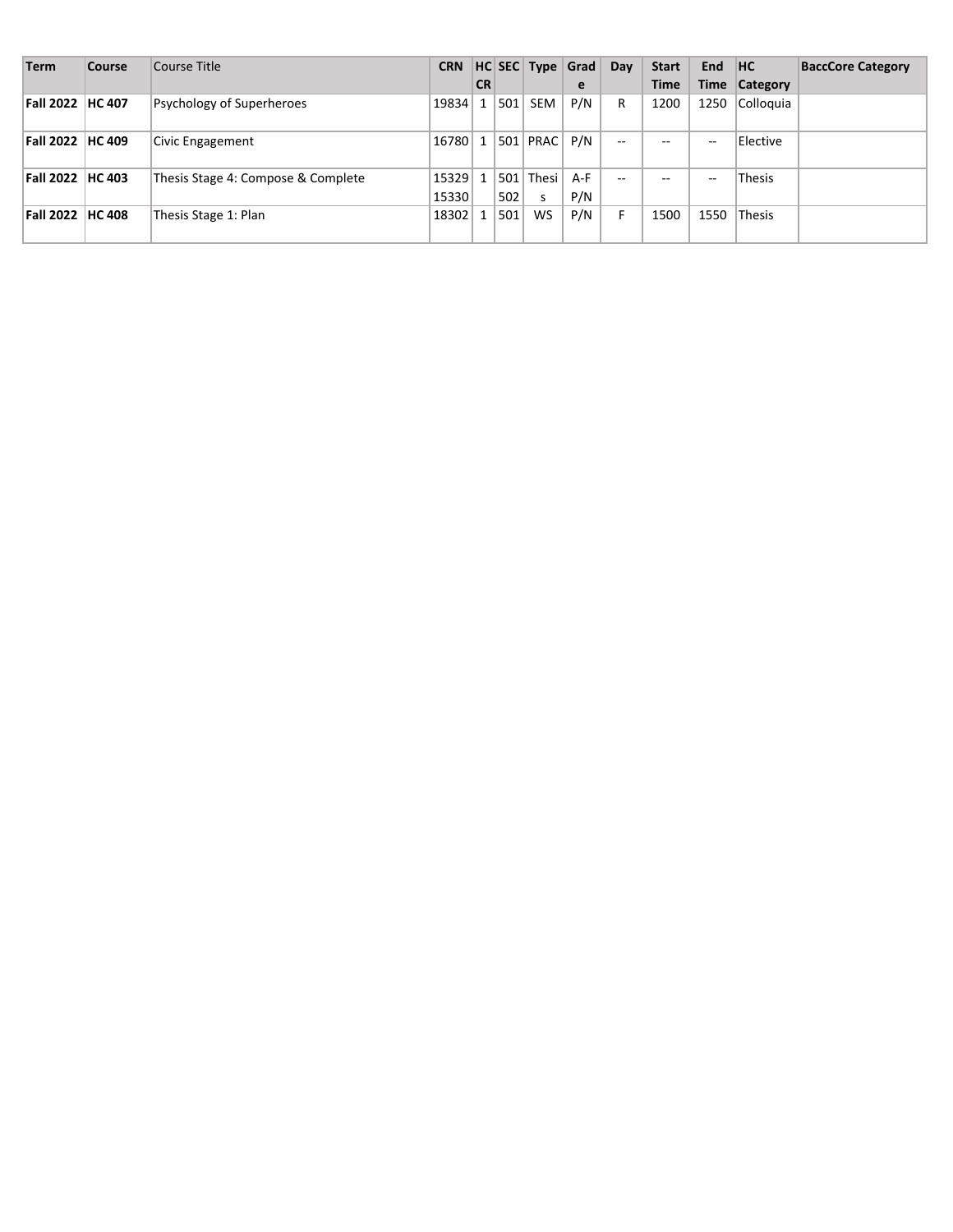| <b>Term</b> | Course        | Course Title                         | <b>CRN</b> |                |     |            | HC SEC Type Grad | Dav        | <b>Start</b> | End         | HC            | <b>BaccCore Category</b> |
|-------------|---------------|--------------------------------------|------------|----------------|-----|------------|------------------|------------|--------------|-------------|---------------|--------------------------|
|             |               |                                      |            | <b>CR</b>      |     |            | e                |            | <b>Time</b>  | <b>Time</b> | Category      |                          |
| Winter      | <b>HC 407</b> | Understanding Creativity in Practice |            | 1 <sup>1</sup> | 501 | <b>SEM</b> | P/N              | <b>TBD</b> | TBD          | TBD         | Colloquia     |                          |
| 2023        |               |                                      |            |                |     |            |                  |            |              |             |               |                          |
| Winter      | <b>HC 409</b> | Civic Engagement                     |            | 1 <sup>1</sup> |     | 501   PRAC | P/N              | $- -$      | $- -$        | $-$         | Elective      |                          |
| 2023        |               |                                      |            |                |     |            |                  |            |              |             |               |                          |
| Winter      | <b>HC 403</b> | Thesis Stage 4: Compose & Complete   |            |                |     | 502 Thesi  | P/N              | $-$        | $- -$        | $-$         | Thesis        |                          |
| 2023        |               |                                      |            |                | 501 | s          | A-F              |            |              |             |               |                          |
| Winter      | <b>HC 408</b> | Thesis Stage 2: Explore & Build      |            |                | 501 | <b>HYB</b> | P/N              |            | 1800         | 1850        | <b>Thesis</b> |                          |
| 2023        |               |                                      |            |                |     |            |                  |            |              |             |               |                          |